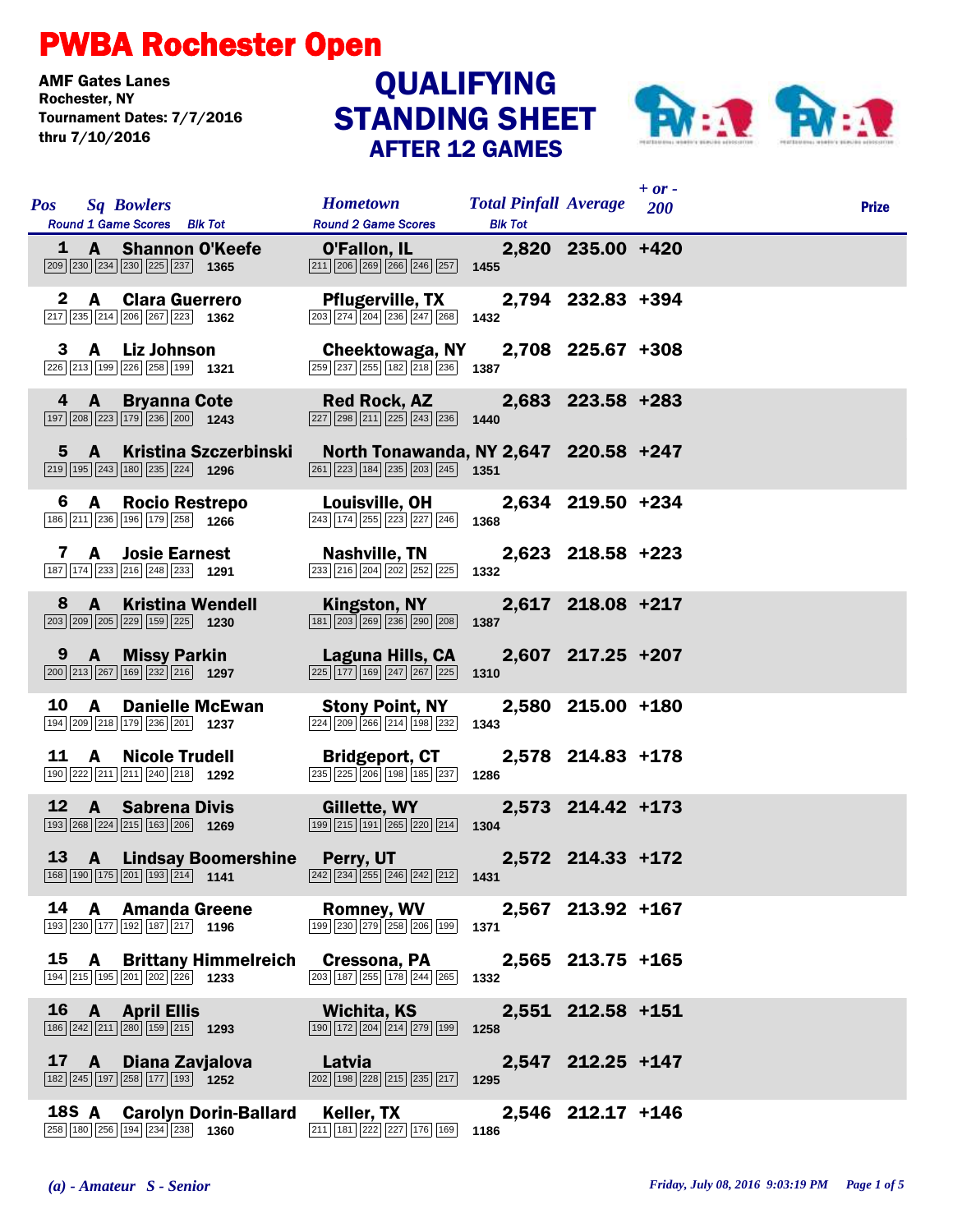|    | <b>Pos</b> Sq Bowlers                                                                                                 | <b>Round 1 Game Scores</b> Blk Tot                                                                                            | Hometown Total Pinfall Average 200<br><b>Round 2 Game Scores</b>                                                                                    | <b>Blk Tot</b> |                   | $+$ or - | <b>Prize</b> |
|----|-----------------------------------------------------------------------------------------------------------------------|-------------------------------------------------------------------------------------------------------------------------------|-----------------------------------------------------------------------------------------------------------------------------------------------------|----------------|-------------------|----------|--------------|
|    | 173 257 210 237 187 220 1284                                                                                          |                                                                                                                               | 19 A Shannon Pluhowsky Dayton, OH<br>$\boxed{201}$ $\boxed{215}$ $\boxed{198}$ $\boxed{190}$ $\boxed{226}$ $\boxed{231}$ <b>1261</b>                |                | 2,545 212.08 +145 |          |              |
|    | 20 A Jodi Woessner<br>$\boxed{230}$ 192 182 169 192 189 1154                                                          |                                                                                                                               | Oregon, OH<br>$\boxed{191}$ $\boxed{204}$ $\boxed{259}$ $\boxed{280}$ $\boxed{236}$ $\boxed{201}$                                                   | 1371           | 2,525 210.42 +125 |          |              |
|    | $\boxed{207}$ $\boxed{265}$ $\boxed{199}$ $\boxed{200}$ $\boxed{204}$ $\boxed{160}$ 1235                              | 21 A Kayla Bandy                                                                                                              | Salisbury, MD<br>$\boxed{223}$ $\boxed{212}$ $\boxed{205}$ $\boxed{216}$ $\boxed{198}$ $\boxed{225}$                                                | 1279           | 2,514 209.50 +114 |          |              |
| 22 | 210 241 210 161 279 202 1303                                                                                          | A Valerie Calberry (a)                                                                                                        | Derry, NH<br>$\boxed{237}$ $\boxed{207}$ $\boxed{191}$ $\boxed{180}$ $\boxed{187}$ $\boxed{205}$                                                    | 1207           | 2,510 209.17 +110 |          |              |
|    | 23 A Brandi Branka<br>$212$ 182 213 247 200 226 1280                                                                  |                                                                                                                               | <b>Fairview Hgts, IL</b><br>236 193 200 191 202 203                                                                                                 | 1225           | 2,505 208.75 +105 |          |              |
|    |                                                                                                                       | $\overline{ 235 }$ $\overline{ 234 }$ $\overline{ 213 }$ $\overline{ 225 }$ $\overline{ 193 }$ $\overline{ 245 }$ <b>1345</b> | 24 A Jennifer Higgins Westerville, OH 2,501 208.42 +101<br>$\boxed{182}$ $\boxed{190}$ $\boxed{213}$ $\boxed{184}$ $\boxed{174}$ $\boxed{213}$ 1156 |                |                   |          |              |
|    | 165 186 213 232 148 206 1150                                                                                          | 25 A Leanne Hulsenberg                                                                                                        | Pleasant View, UT 2,483 206.92<br>$\boxed{200}$ $\boxed{213}$ $\boxed{245}$ $\boxed{230}$ $\boxed{214}$ $\boxed{231}$ <b>1333</b>                   |                |                   | $+83$    |              |
| 26 | A<br>215 234 247 170 239 181 1286                                                                                     | <b>Brittni Hamilton</b>                                                                                                       | <b>Victor, NY</b><br>$\overline{203}$ 179 194 181 243 191 191                                                                                       |                | 2,477 206.42      | $+77$    |              |
|    | 231 192 184 185 200 168 1160                                                                                          |                                                                                                                               | 27 A Maria Jose Rodriguez Austin, TX<br>$\boxed{237}$ $\boxed{152}$ $\boxed{247}$ $\boxed{256}$ $\boxed{191}$ $\boxed{233}$ <b>1316</b>             |                | 2,476 206.33      | +76      |              |
|    |                                                                                                                       | $\boxed{226}\boxed{212}\boxed{156}\boxed{193}\boxed{177}\boxed{236}$ <b>1200</b>                                              | A Anggie Ramirez-Perea Austin, TX<br>$\boxed{201}$ $\boxed{226}$ $\boxed{174}$ $\boxed{223}$ $\boxed{268}$ $\boxed{184}$ <b>1276</b>                |                | 2,476 206.33      | $+76$    |              |
|    |                                                                                                                       | 29 A Erin McCarthy<br>$\boxed{141}$ $\boxed{234}$ $\boxed{217}$ $\boxed{216}$ $\boxed{220}$ $\boxed{208}$ <b>1236</b>         | <b>Omaha, NE</b><br>$\boxed{205}$ $\boxed{217}$ $\boxed{170}$ $\boxed{194}$ $\boxed{215}$ $\boxed{237}$ <b>1238</b>                                 |                | 2,474 206.17      | $+74$    |              |
| 30 | 159 222 162 220 186 245 1194                                                                                          | A Jennifer Russo (a)                                                                                                          | <b>Monmouth Jct., NJ</b><br>$\boxed{243}$ $\boxed{214}$ $\boxed{221}$ $\boxed{216}$ $\boxed{176}$ $\boxed{209}$ <b>1279</b>                         |                | 2,473 206.08      | $+73$    |              |
|    | 31 A Stefanie Johnson<br>214 244 226 185 216 167 1252                                                                 |                                                                                                                               | 183 190 212 194 219 218 1216                                                                                                                        |                |                   | $+68$    |              |
|    | $\boxed{225}$ 158 192 221 199 236 1231<br><b>Cut Line</b>                                                             | 32 A Shannon Sellens (a)<br><b>Cash Line</b>                                                                                  | <b>Copiague, NY</b><br>$\boxed{170}$ $\boxed{156}$ $\boxed{245}$ $\boxed{207}$ $\boxed{234}$ $\boxed{224}$ <b>1236</b>                              |                | 2,467 205.58      | $+67$    |              |
|    | 33 A Ashly Galante<br>$\boxed{204}$ $\boxed{212}$ $\boxed{168}$ $\boxed{181}$ $\boxed{246}$ $\boxed{233}$ <b>1244</b> |                                                                                                                               | <b>Palm Harbor, FL</b><br>247 190 192 192 225 170                                                                                                   | 1216           | 2,460 205.00      | $+60$    |              |
| 34 | A Kayla Johnson<br>269 197 201 202 205 230 1304                                                                       |                                                                                                                               | Washington, IL<br>180 205 202 158 224 186                                                                                                           | 1155           | 2,459 204.92      | $+59$    |              |
|    | 35 A Leslie Bohn (a)<br>168 192 194 171 199 197 1121                                                                  |                                                                                                                               | Jackson, NJ<br>217 224 233 267 183 200                                                                                                              | 1324           | 2,445 203.75      | $+45$    |              |
| 36 | A Tnia Falbo<br>245 169 169 163 170 218 1134                                                                          |                                                                                                                               | <b>Greensburg, PA</b><br>$\boxed{184}$ $\boxed{176}$ $\boxed{203}$ $\boxed{247}$ $\boxed{278}$ $\boxed{216}$                                        | 1304           | 2,438 203.17      | $+38$    |              |
|    | 181 172 172 187 161 276 1149                                                                                          | 37 A Jackie Carbonetto                                                                                                        | <b>Blauvelt, NY</b><br>$\boxed{216}$ $\boxed{235}$ $\boxed{237}$ $\boxed{192}$ $\boxed{202}$ $\boxed{204}$                                          | 1286           | 2,435 202.92      | $+35$    |              |
|    | 38 A Julie Oczepek<br>181 166 192 160 185 225 1109                                                                    |                                                                                                                               | Saginaw, MI<br>210 248 174 199 265 228                                                                                                              | 1324           | 2,433 202.75      | $+33$    |              |
|    | 39 A Verity Crawley (a)<br>215 194 218 193 170 192 1182                                                               |                                                                                                                               | <b>England</b><br>200 185 202 253 216 193                                                                                                           | 1249           | 2,431 202.58      | $+31$    |              |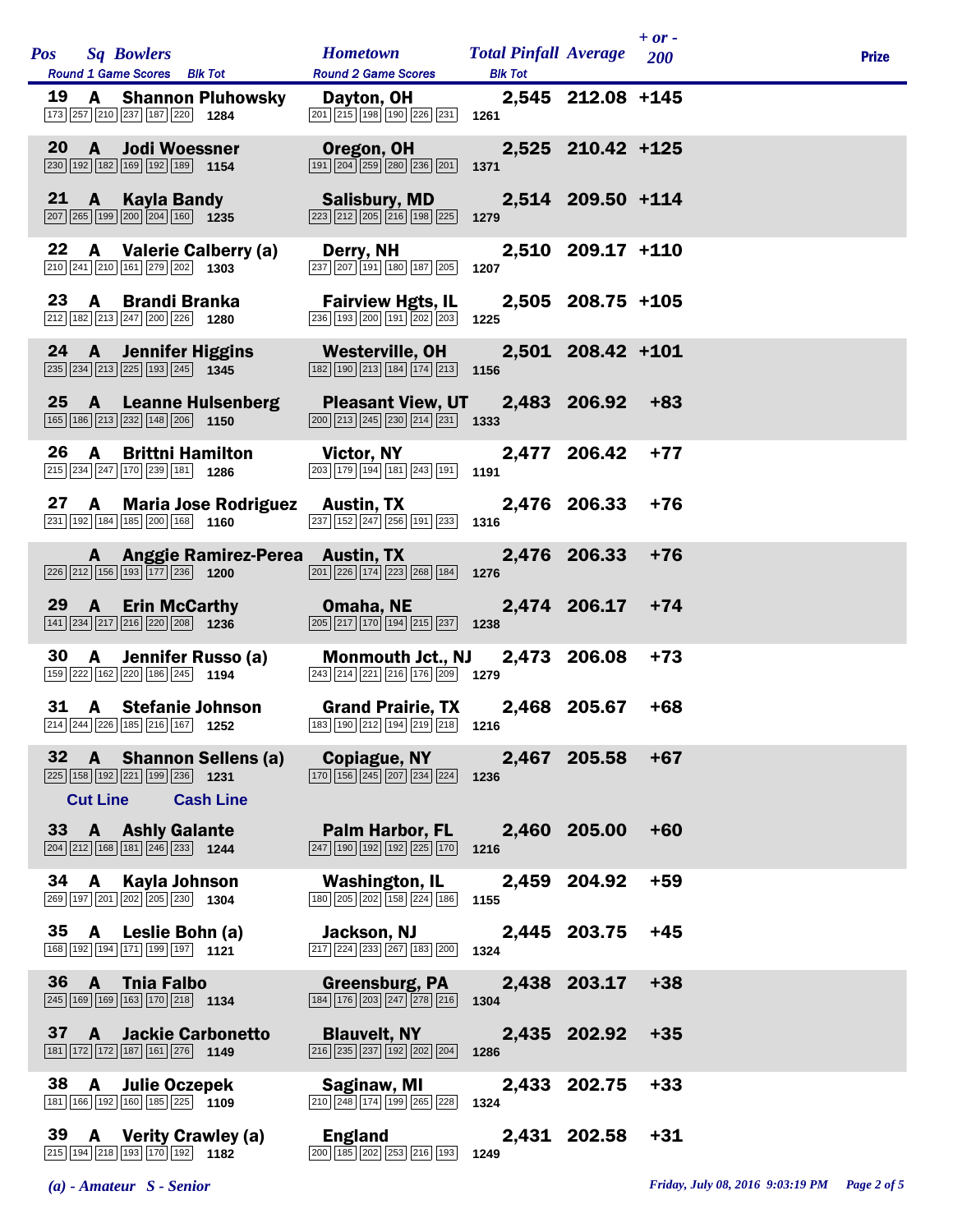| <b>Pos</b> |                | <b>Sq Bowlers</b><br>Round 1 Game Scores Blk Tot                                                                    |                             | <b>Hometown</b><br><b>Round 2 Game Scores</b>                                                                                 | <b>Total Pinfall Average</b><br><b>Blk Tot</b> |                  | $+ or -$<br>200 | <b>Prize</b> |
|------------|----------------|---------------------------------------------------------------------------------------------------------------------|-----------------------------|-------------------------------------------------------------------------------------------------------------------------------|------------------------------------------------|------------------|-----------------|--------------|
| 40         | A              | <b>Katie Thornton</b><br>198 219 181 139 246 209 1192                                                               |                             | <b>Chesapeake, VA</b><br>$\boxed{222}$ $\boxed{201}$ $\boxed{216}$ $\boxed{213}$ $\boxed{189}$ $\boxed{186}$ <b>1227</b>      |                                                | 2,419 201.58     | $+19$           |              |
| 41         | <b>A</b>       | Daria Kovalova<br>199 190 194 245 223 167 1218                                                                      |                             | Wichita, KS<br>213 188 194 162 227 213                                                                                        | 1197                                           | 2,415 201.25     | $+15$           |              |
| 42         | $\mathbf{A}$   | <b>Megan Kelly</b><br>146 200 213 203 200 202 1164                                                                  |                             | Dayton, OH<br>186 170 249 217 235 193                                                                                         | 1250                                           | 2,414 201.17     | $+14$           |              |
| 43         | A              | <b>Heather D'Errico</b><br>185 181 219 233 157 211 1186                                                             |                             | <b>Rochester, NY</b><br>181 215 165 216 216 232                                                                               | 1225                                           | 2,411 200.92     | $+11$           |              |
| 44         | $\overline{A}$ | <b>Kerry Smith</b><br>$\boxed{244}$ 194 238 193 205 211 1285                                                        |                             | <b>New Holland, PA</b><br>157 179 212 219 148 208                                                                             | 1123                                           | 2,408 200.67     | $+8$            |              |
| 45         | $\mathbf{A}$   | $\boxed{201}$ $\boxed{172}$ $\boxed{140}$ $\boxed{206}$ $\boxed{242}$ $\boxed{177}$ <b>1138</b>                     |                             | Melissa Kammerer (a) Staten Island, NY<br>$\boxed{200}$ $\boxed{187}$ $\boxed{257}$ $\boxed{207}$ $\boxed{230}$ $\boxed{174}$ | 1255                                           | 2,393 199.42     | $-7$            |              |
|            |                | A Liz Kuhlkin<br>$\boxed{268}$ $\boxed{187}$ $\boxed{194}$ $\boxed{208}$ $\boxed{169}$ $\boxed{147}$ 1173           |                             | <b>Schenectady, NY</b><br>$\boxed{157}$ $\boxed{234}$ $\boxed{176}$ $\boxed{221}$ $\boxed{237}$ $\boxed{195}$                 | 1220                                           | 2,393 199.42     | $-7$            |              |
| 47         |                | <b>A</b> Anneli Blomqvist<br>181 179 144 187 223 220 1134                                                           |                             | <b>Sweden</b><br>239 149 233 223 255 158                                                                                      | 1257                                           | 2,391 199.25     | $-9$            |              |
| 48         | $\mathbf{A}$   | <b>Natalie Cortese</b><br>160 212 195 201 228 181 177                                                               |                             | Hoffman Estates, IL 2,387<br>$\overline{235}$ $\overline{229}$ 194 198 176 178 1210                                           |                                                | 198.92           | $-13$           |              |
| 49         | $\mathbf{A}$   | 143 193 194 148 231 238 1147                                                                                        | <b>Marion Singleton (a)</b> | Lockport, NY<br>239 213 191 172 210 201                                                                                       | 1226                                           | 2,373 197.75     | $-27$           |              |
| 50         | $\mathbf{A}$   | 182 215 158 161 247 212 175                                                                                         | Nicole Parkhurst (a)        | Utica, NY<br>166 201 227 214 193 187                                                                                          | 2,363<br>1188                                  | 196.92           | $-37$           |              |
| 51         |                | A Sandra Gongora<br>204 176 169 168 215 169 1101                                                                    |                             | Mexico<br>170 140 233 235 259 223                                                                                             | 1260                                           | 2,361 196.75     | $-39$           |              |
|            | A              | Nicole Bower (a)<br>$\boxed{190}$ $\boxed{240}$ $\boxed{155}$ $\boxed{197}$ $\boxed{173}$ $\boxed{204}$ <b>1159</b> |                             | <b>Camp Hill, PA</b><br>$\boxed{212}$ $\boxed{225}$ 172 163 215 215 1202                                                      |                                                | 2,361 196.75     | $-39$           |              |
|            |                | 178 180 182 216 191 197 1144                                                                                        | 53 A Jacqueline Evans (a)   | <b>Acton, MA</b><br>$\boxed{217}$ $\boxed{177}$ $\boxed{201}$ $\boxed{208}$ $\boxed{179}$ $\boxed{231}$ <b>1213</b>           |                                                | 2,357 196.42 -43 |                 |              |
| 54         | A              | <b>Jessica Peters</b><br>234 139 192 249 169 206 1189                                                               |                             | <b>Toms River, NJ</b><br>149 196 187 235 200 198                                                                              | 1165                                           | 2,354 196.17 -46 |                 |              |
|            |                | 55 A Diana Walter (a)<br>154 192 195 194 189 213 1137                                                               |                             | <b>Bellport, NY</b><br>$\boxed{191}$ $\boxed{217}$ $\boxed{203}$ $\boxed{179}$ $\boxed{185}$ $\boxed{237}$                    | 1212                                           | 2,349 195.75 -51 |                 |              |
|            |                | 166 200 182 150 240 208 1146                                                                                        | 56 A Shanna Chepelsky (a)   | <b>Rochester, NY</b><br>$\boxed{222}\boxed{174}\boxed{211}\boxed{181}\boxed{191}\boxed{211}$                                  | 1190                                           | 2,336 194.67     | $-64$           |              |
|            |                | 57S A Sarah Gerken (a)<br>$\boxed{217}$ 172 163 190 137 213 1092                                                    |                             | <b>Brockport, NY</b><br>$\boxed{171}$ $\boxed{183}$ $\boxed{212}$ $\boxed{244}$ $\boxed{215}$ $\boxed{204}$                   | 1229                                           | 2,321 193.42 -79 |                 |              |
| 58 A       |                | Jennifer Sparks (a)<br>147 169 202 200 173 203 1094                                                                 |                             | York, PA<br>$\boxed{204}$ $\boxed{167}$ $\boxed{192}$ $\boxed{186}$ $\boxed{210}$ $\boxed{256}$                               | 1215                                           | 2,309 192.42     | $-91$           |              |
|            |                | 59 A Stephanie Casey<br>190 154 225 158 205 191 123                                                                 |                             | <b>Yonkers, NY</b><br>181 216 199 195 192 199                                                                                 | 1182                                           | 2,305 192.08 -95 |                 |              |
| 60 A       |                | <b>Gabby Mayfield</b><br>207 174 202 174 178 192 1127                                                               |                             | Lake Isabella, CA<br>$\boxed{212}$ $\boxed{225}$ 157 169 233 179 1175                                                         |                                                | 2,302 191.83 -98 |                 |              |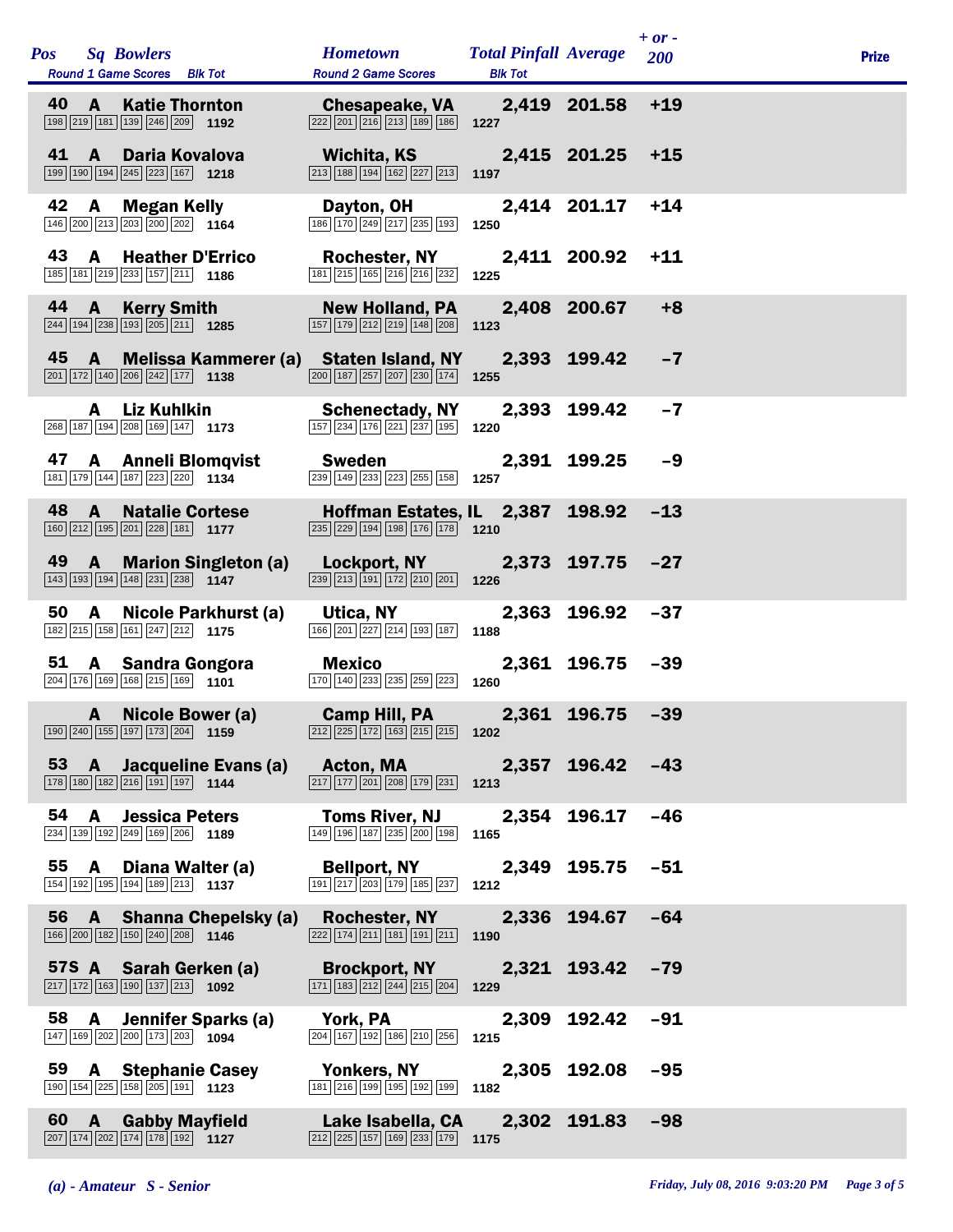|      |              | Pos Sq Bowlers<br>Round 1 Game Scores Blk Tot                                                                                 |                                                                                                 | <b>Hometown</b><br><b>Round 2 Game Scores</b>                                                                           | <b>Total Pinfall Average</b><br><b>Blk Tot</b> |                   | $+ or -$<br><b>200</b> | <b>Prize</b> |
|------|--------------|-------------------------------------------------------------------------------------------------------------------------------|-------------------------------------------------------------------------------------------------|-------------------------------------------------------------------------------------------------------------------------|------------------------------------------------|-------------------|------------------------|--------------|
|      |              | 61 A Jewel Skelton<br>$\boxed{212}$ 166 137 179 232 183 1109                                                                  |                                                                                                 | Niles, OH<br>$\boxed{221}$ 177 161 192 214 226 1191                                                                     |                                                | 2,300 191.67 -100 |                        |              |
| 62   |              | <b>A</b> Rachael Gittings<br>182 173 189 171 193 171 1979                                                                     |                                                                                                 | <b>Glen Allen, VA</b><br>$\boxed{201}$ $\boxed{158}$ $\boxed{203}$ $\boxed{214}$ $\boxed{258}$ $\boxed{171}$            | 1205                                           | 2,284 190.33 -116 |                        |              |
| 63   |              | <b>A</b> Ingellimar Beasley<br>$\boxed{202}$ 179 193 192 223 163 1152                                                         |                                                                                                 | <b>Clarksville, TN</b><br>234 190 168 173 157 205                                                                       | 1127                                           | 2,279 189.92 -121 |                        |              |
|      |              | 64 A Summer Jasmin<br>$\boxed{172}\boxed{213}\boxed{190}\boxed{172}\boxed{181}\boxed{206}$ 1134                               |                                                                                                 | <b>Beckley, WV</b><br>173 207 170 189 198 206                                                                           | 1143                                           | 2,277 189.75 -123 |                        |              |
| 65   |              | <b>A</b> Suzette Draper (a)<br>195 181 190 172 194 173 1105                                                                   |                                                                                                 | Dumont, NJ<br>$\boxed{200}$ $\boxed{205}$ $\boxed{198}$ $\boxed{186}$ $\boxed{192}$ $\boxed{182}$                       | 1163                                           | 2,268 189.00 -132 |                        |              |
| 66   | $\mathbf{A}$ | Kalynn Carl<br>$\boxed{176}$ $\boxed{166}$ $\boxed{168}$ $\boxed{197}$ $\boxed{167}$ $\boxed{192}$ 1066                       |                                                                                                 | <b>Albany, NY</b><br>193 223 184 177 223 195                                                                            | 1195                                           | 2,261 188.42 -139 |                        |              |
| 67   |              | A Sarah Germano (a)<br>183 221 196 166 165 214 1145                                                                           |                                                                                                 | <b>Rochester, NY</b><br>159 216 142 194 174 214                                                                         | 1099                                           | 2,244 187.00 -156 |                        |              |
| 68   | $\mathbf{A}$ | <b>Samantha Schaden</b><br>193 190 227 165 167 187 1129                                                                       |                                                                                                 | <b>Baltimore, MD</b><br>190 189 193 177 154 194                                                                         | 1097                                           | 2,226 185.50 -174 |                        |              |
|      |              | 69 A Mariana Ayala<br>169 180 174 202 161 181 1067                                                                            |                                                                                                 | Euless, TX<br>$\boxed{199}$ $\boxed{160}$ $\boxed{194}$ $\boxed{169}$ $\boxed{237}$ $\boxed{198}$                       | 1157                                           | 2,224 185.33 -176 |                        |              |
| 70   | $\mathbf{A}$ | <b>Kaidee Sutphin</b><br>$\boxed{175}$ $\boxed{196}$ $\boxed{165}$ $\boxed{177}$ $\boxed{156}$ $\boxed{205}$ <b>1074</b>      |                                                                                                 | Mount Dora, FL<br>$\boxed{206}$ $\boxed{201}$ $\boxed{205}$ $\boxed{180}$ $\boxed{145}$ $\boxed{208}$                   | 1145                                           | 2,219 184.92 -181 |                        |              |
| 71 A |              | 171 212 219 204 192 150 1148                                                                                                  |                                                                                                 | Paola Gomez Roberts (a)Colombia<br>$179$ 179 158 167 199 177 1059                                                       |                                                | 2,207 183.92 -193 |                        |              |
| 72   | $\mathbf{A}$ | <b>Brooke Bower</b><br>191 169 164 175 173 169 1041                                                                           |                                                                                                 | <b>Camp Hill, PA</b><br>$\boxed{180}$ $\boxed{193}$ $\boxed{223}$ $\boxed{165}$ $\boxed{158}$ $\boxed{235}$ <b>1154</b> |                                                | 2,195 182.92 -205 |                        |              |
|      |              | A Suzanne Morine (a)                                                                                                          | $\boxed{152}$ $\boxed{153}$ $\boxed{184}$ $\boxed{191}$ $\boxed{223}$ $\boxed{164}$ <b>1067</b> | Castleton on Hudson, 2,195 182.92 -205<br>211 160 219 157 203 178 1128                                                  |                                                |                   |                        |              |
|      |              | 74S A Pamela Burns<br>149 196 221 192 214 172 1144                                                                            |                                                                                                 | <b>Endicott, NY</b><br>171 149 194 180 178 176 1048                                                                     |                                                | 2,192 182.67 -208 |                        |              |
|      |              | 202 175 170 145 199 201 1092                                                                                                  |                                                                                                 | 75 A Tammy Burgstahler (a) Cheektowaga, NY 2,191 182.58 -209<br>188 211 174 182 164 180 1099                            |                                                |                   |                        |              |
|      |              | $\boxed{233}$ $\boxed{210}$ $\boxed{140}$ $\boxed{166}$ $\boxed{151}$ $\boxed{146}$ <b>1046</b>                               | 76 A Jennifer Reagan (a)                                                                        | <b>Rochester, NY</b><br>$\boxed{150}$ $\boxed{176}$ $\boxed{205}$ $\boxed{254}$ $\boxed{187}$ $\boxed{171}$ <b>1143</b> |                                                | 2,189 182.42 -211 |                        |              |
|      |              | 77 A Anne Connor (a)<br>$\boxed{168}$ $\boxed{148}$ $\boxed{163}$ $\boxed{127}$ $\boxed{233}$ $\boxed{197}$ <b>1036</b>       |                                                                                                 | New York Mills, NY 2,159 179.92 -241<br>$\boxed{202}$ $\boxed{240}$ 161 182 166 172 1123                                |                                                |                   |                        |              |
|      |              | 78 A Kendra Tryniski (a)<br>192 163 155 175 205 180 1070                                                                      |                                                                                                 | <b>Fulton, NY</b><br>$\boxed{142}\boxed{181}\boxed{188}\boxed{221}\boxed{179}\boxed{160}$ 1071                          |                                                | 2,141 178.42 -259 |                        |              |
|      |              | 140 161 167 164 182 165 979                                                                                                   |                                                                                                 | 79 A Jacqueline Malone (a) Scotia, NY<br>141 236 165 191 211 182 1126                                                   |                                                | 2,105 175.42 -295 |                        |              |
|      | S A          | <b>Mallory Nutting (a)</b><br>$\boxed{140}$ $\boxed{188}$ $\boxed{191}$ $\boxed{163}$ $\boxed{213}$ $\boxed{198}$ <b>1093</b> |                                                                                                 | <b>Topsham, ME</b><br>$\boxed{174}$ $\boxed{194}$ $\boxed{115}$ $\boxed{163}$ $\boxed{182}$ $\boxed{184}$ 1012          |                                                | 2,105 175.42 -295 |                        |              |
|      |              | 81 A Celina Broderick<br>184 169 180 178 150 200 1061                                                                         |                                                                                                 | <b>Wallingford, CT</b><br>$\boxed{169}$ $\boxed{134}$ $\boxed{190}$ $\boxed{173}$ $\boxed{215}$ $\boxed{150}$           | 1031                                           | 2,092 174.33 -308 |                        |              |